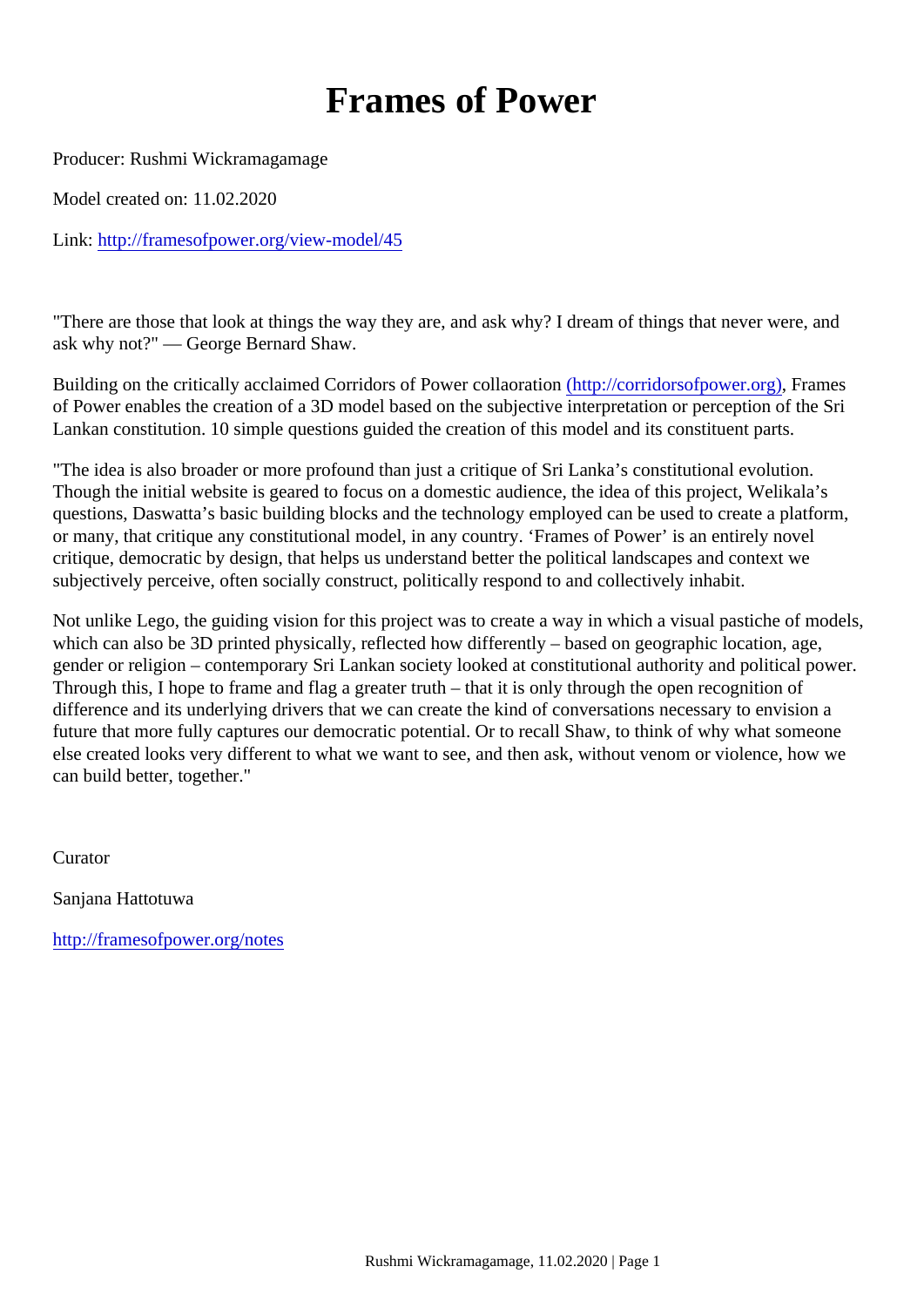## **Question 1 / Model Part - bb1**

## **State-wide Structure of Government**

## **Asanga's question**

The basic unit is the territorial, political and legal construct called the state. The essential institutions for a state to function is an executive which can govern, and a law-making legislature.

## **Channa's representation**

The basic unit is the territorial, political and legal construct called the state. The essential institutions for a state to function is an executive which can govern, and a law-making legislature.

The ability of the state to function more or Less efficiently will depend of the relationship between the executive and the legislature. The nature of governance will depend on the actual relationship between the two. If the legislature is powerful then the voice of the Governed people are likes to prevail while the executive being powerful may mean that the voice of a privileged few prevail.

(1) for a strong executive (e.g. a fully fledged monarchy with a board of ministers or privy council to advice and make laws).

(10) for a strong legislature (e.g. a fully fledged Democracy with a non-executive head of state).

### **Spatial Manifestation**

**Here space shows a relationship between the executive and the legislature, through a spatial connection to each other. the relationship between the two range between one in end the legislative space dominates or controls access to the executive to one in which the executive controls access and dominates movement into and through the space representing the legislature. This is manifested in the kind of openings between the places and the connecting spaces between them being direct or convoluted.**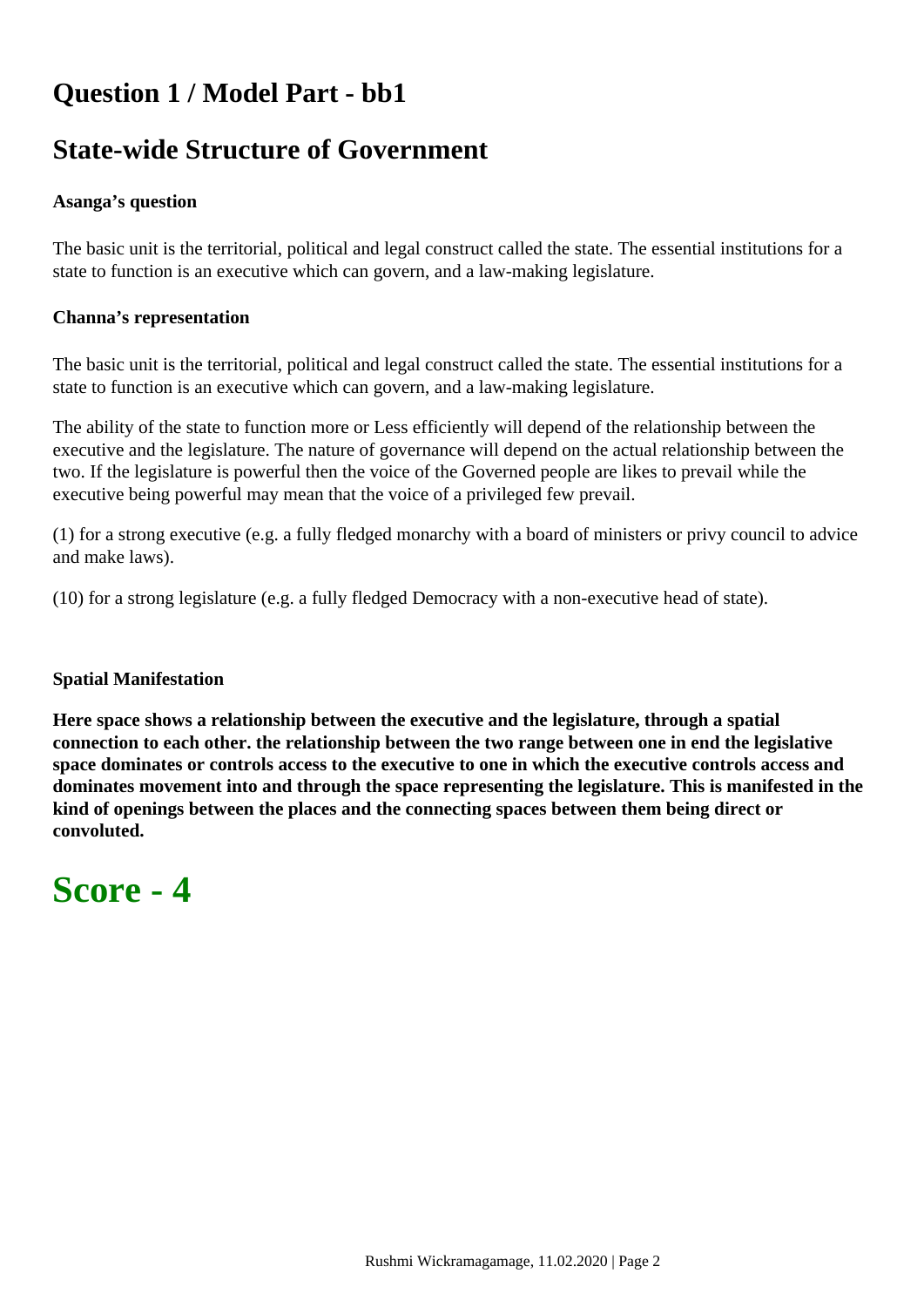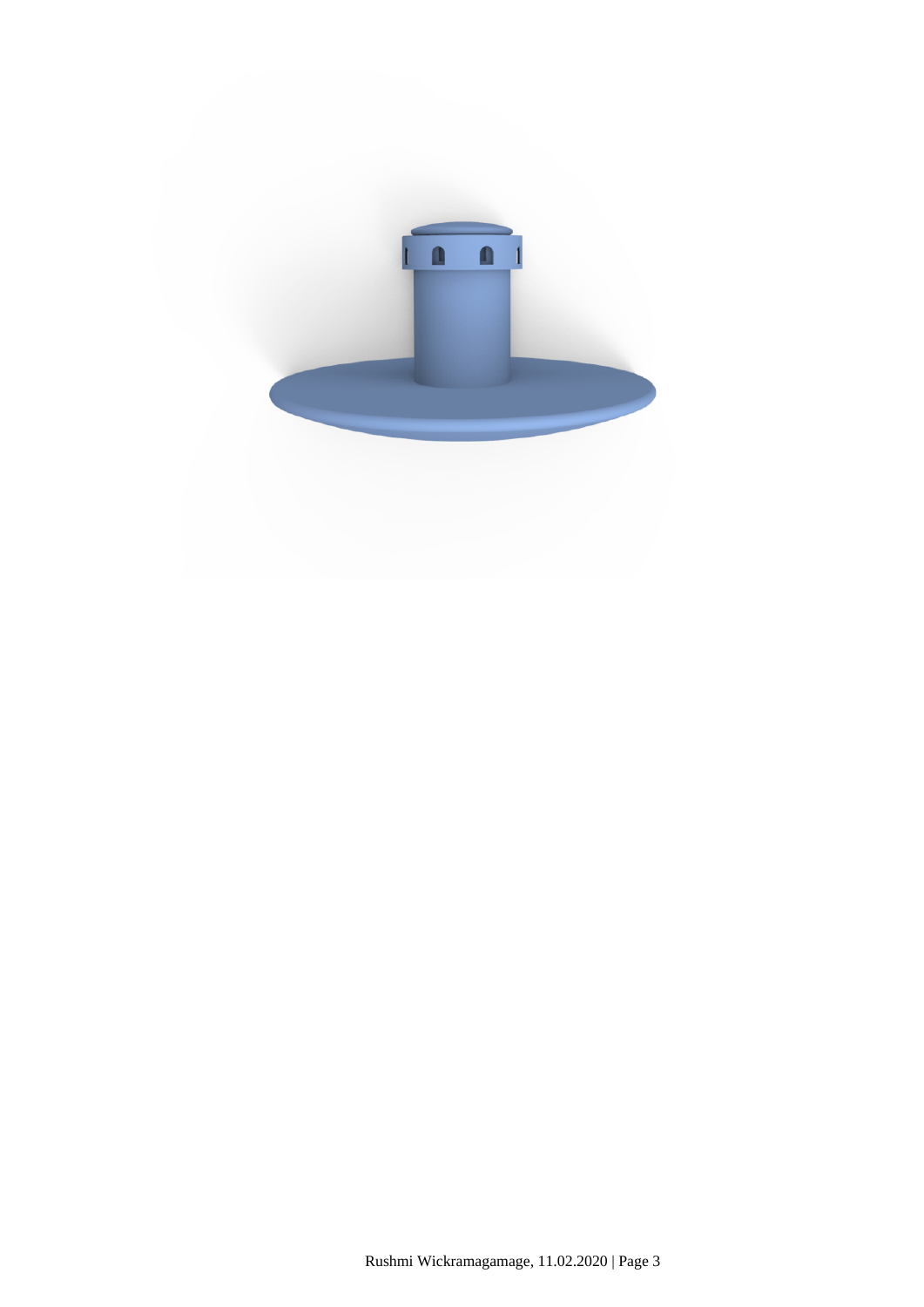## **Question 2 / Model Part - bb2**

## **Sub-state Structure of Government**

### **Asanga's question**

These may be fully-fledged democratic structures, or merely centrally appointed institutions. In the latter case, there may not be a separate legislature. Sub-state structures may serve to manage societal pluralism within the state, to democratise decision-making, or merely for administrative convenience.

### **Channa's representation**

Not all states may have a sub-state level of government, although most increasingly do. These may be fullyfledged democratic structures, or merely centrally appointed institutions. In the latter case, there may not be a separate legislature. Sub-state structures may serve to manage societal pluralism within the state, to democratise decision-making, or merely for administrative convenience.

Substructures and their effectiveness is based on the relationship it has with the state. On one end they will be governed by democratic decision making at the level of the substructure (5) while at the other end of the spectrum will be mere administrative convenience (1).

#### **Spatial manifestation**

**Here the relationship of spaces should be about the spatial connection between the main state structure and the substate structure. It may be manifested in the way the spaces representing the executive and the legislative in the Sub state structure relates to the main legislative and executive spaces. In a situation in which the Substate structures are independent it may show that the these support and hold up the super state structure whereas in a situation where they are only organs of government to spread out the writ of the main state structure they will appear linked and even held from above by it.**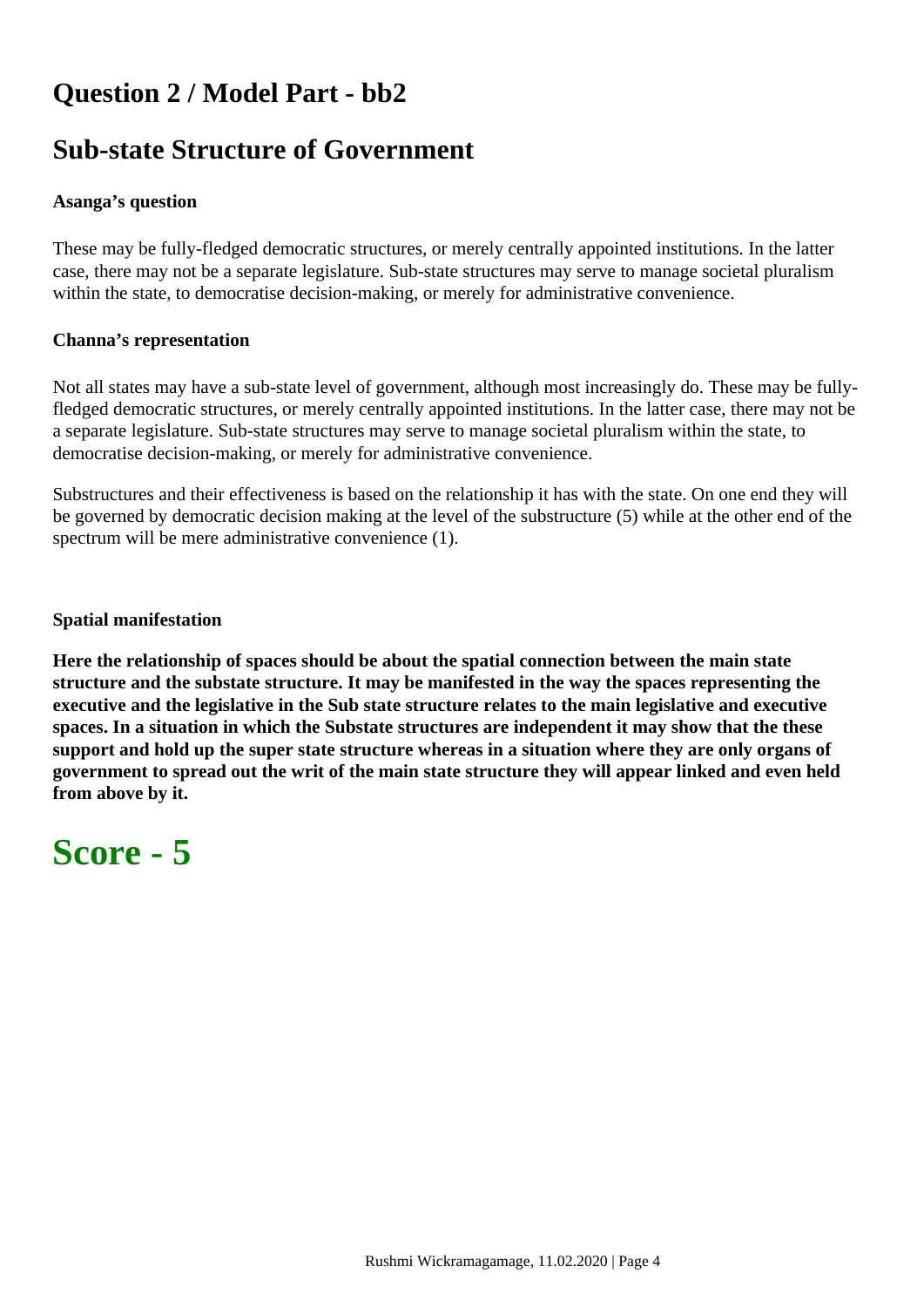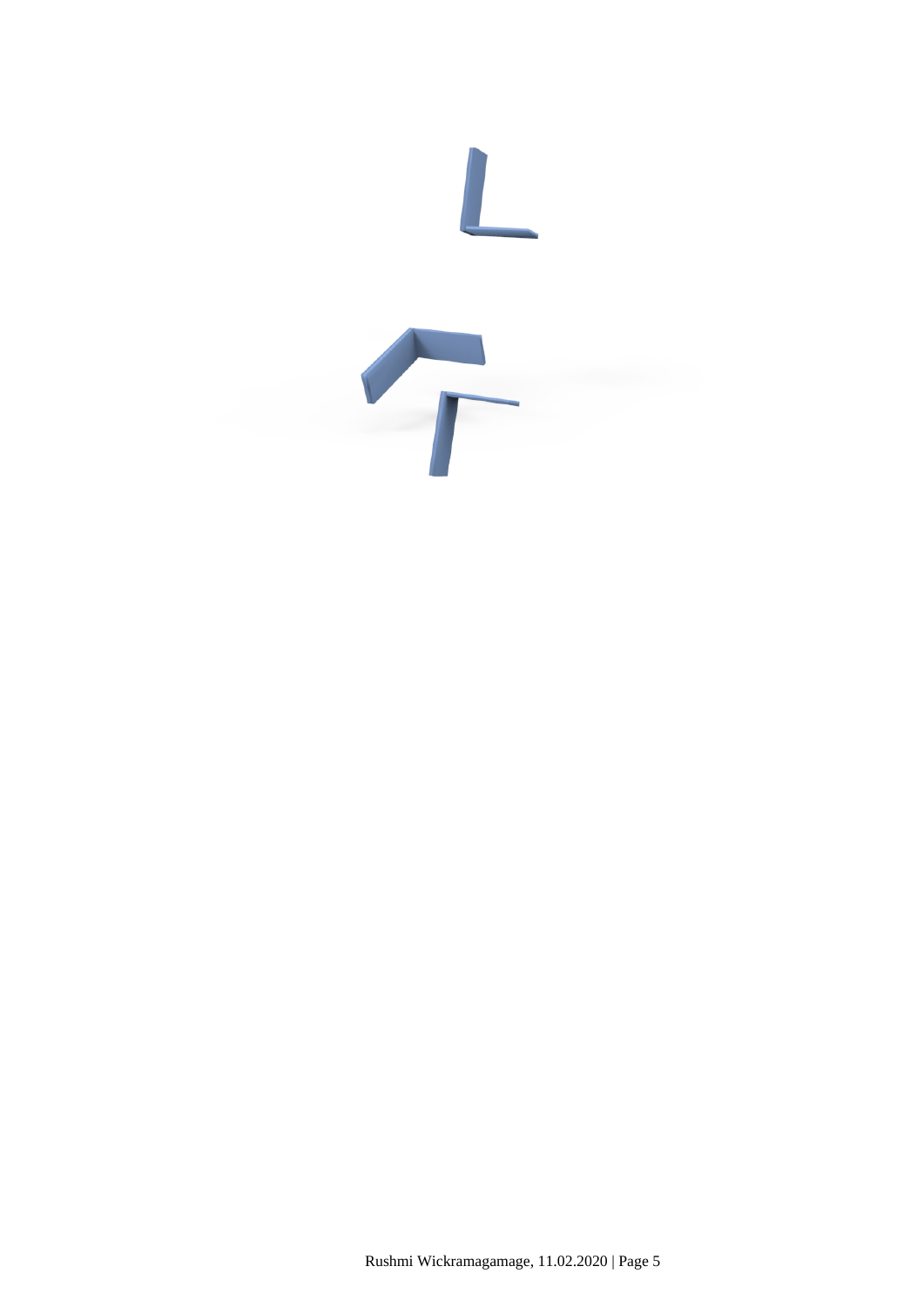# **Question 3 / Model Part - bb3**

## **The Courts**

### **Asanga's question**

The judiciary is often separate if not independent of the executive and legislature. Its role may be minimal – as a dispute resolution mechanism among individuals and between individuals and the state – or it may be more maximal – serving as a guarantor of the constitution against the executive and the legislature.

#### **Channa's representation**

The judiciary is often separate if not independent of the executive and legislature. Its role may be minimal – as a dispute resolution mechanism among individuals and between individuals and the state – or it may be more maximal – serving as a guarantor of the constitution against the executive and the legislature.

To define how this will relate to the final objective of how these various aspects of the constitution works within a given situation, relationships need to be established. In the case of the courts it will then be about understanding its relationship to the executive and the legislature. It could at one end (1) be dictated to by the executive or legislature, where justice is meted out by the executive, the legislature, or both (as in an absolute monarchy). At the other end (10), it could remain totally independent as a guarantor of the constitution against the executive and the legislature.

#### **Spatial Manifestation**

**Here the space representing the Judiciary will at one end be completely integrated with that of the legislature/executive. At the other end, it will be completely independent but connected to the two spaces representing the executive and the legislative. The model will possibly feature one-way entrances where the judiciary has independent access to the executive/legislature and controls it.**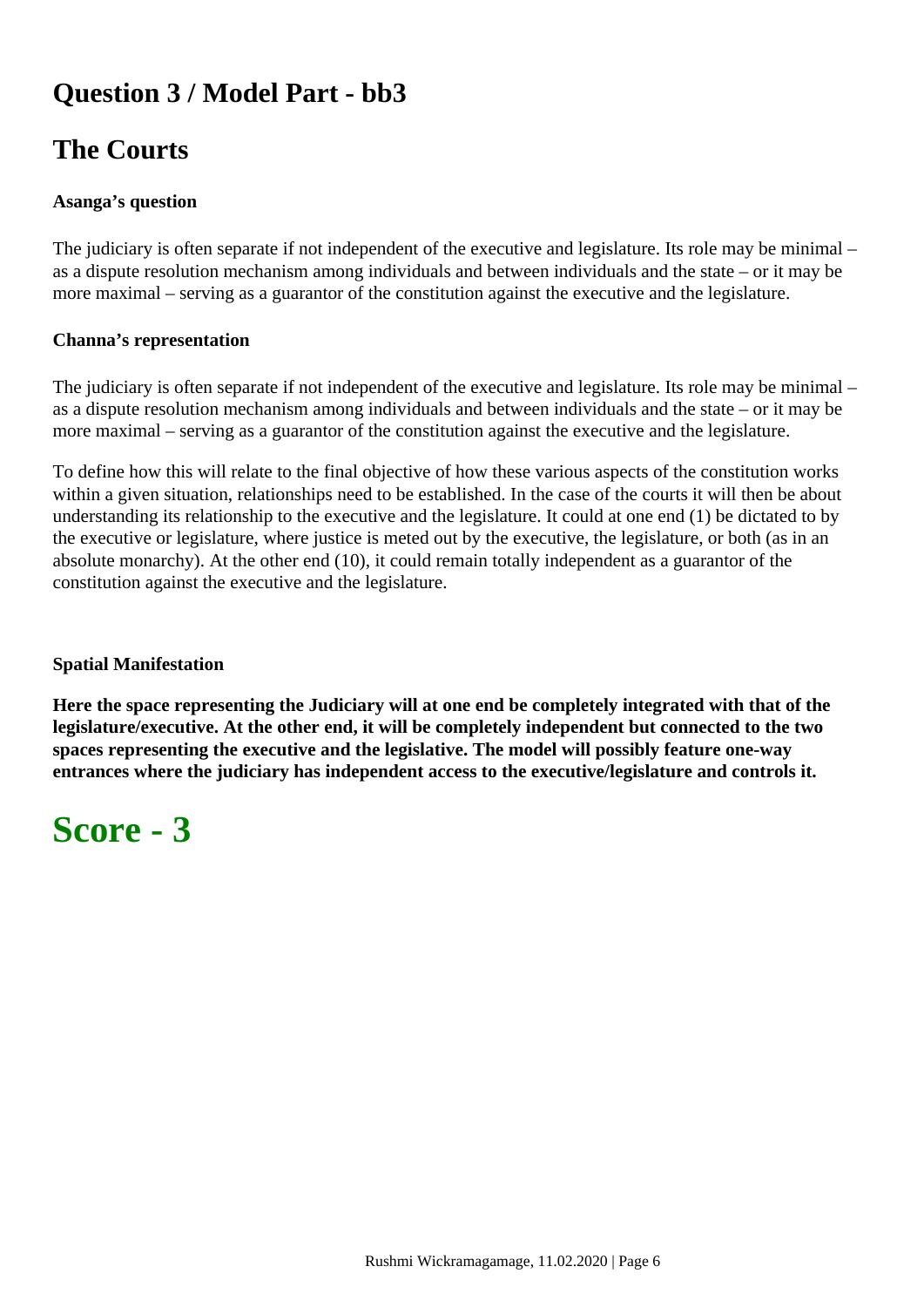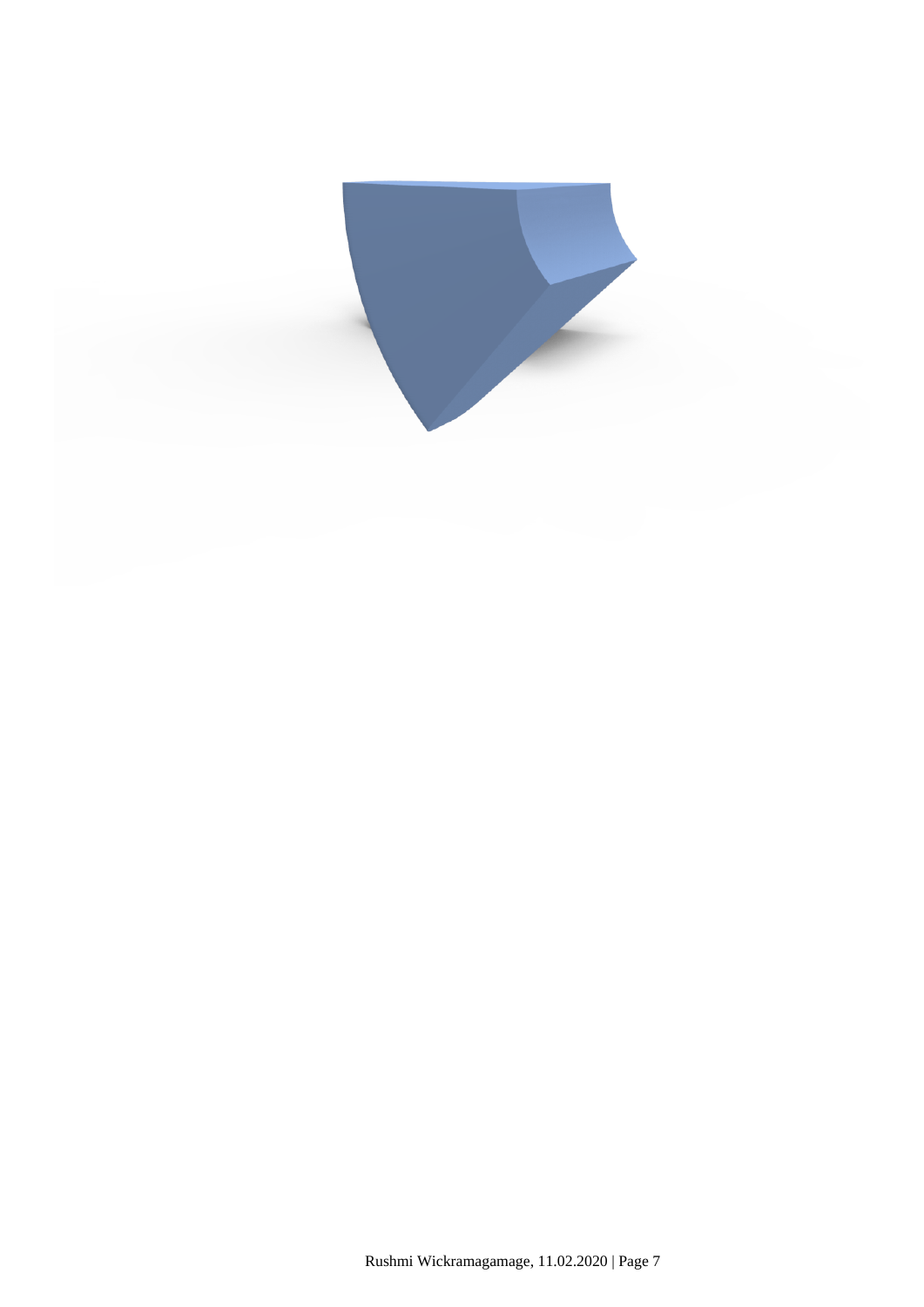# **Question 4 / Model Part - bb4**

## **Electoral Framework**

### **Asanga's question**

There can be no democracy without procedures and institutions for elections. But even some formally nondemocratic states have limited provision for elections.

#### **Channa's representation**

There can be no democracy without procedures and institutions for elections. But even some formally nondemocratic states have limited provision for elections.

The electoral framework is a fundamental relationship between the people and the body of governance. In any democratic process, the level of democratic freedom in a structure of governance will be essentially defined here. At one end all officials in the structure of governance structure would be elected by the people (10). On the other, the whole structure of governance would be wielded by a person or body whose authority ultimately comes from violent submission often clothed in the idea of divine right (1).

#### **Spatial Manifestation**

**Here is the very foundation of the relationship between the governed and the government. At one end the electoral system is the foundation of all elements of the government where the choice remains totally and wholly with those electing. At the other end, the foundation of the elements of government are perhaps non- existent, or pinned down violently from above.**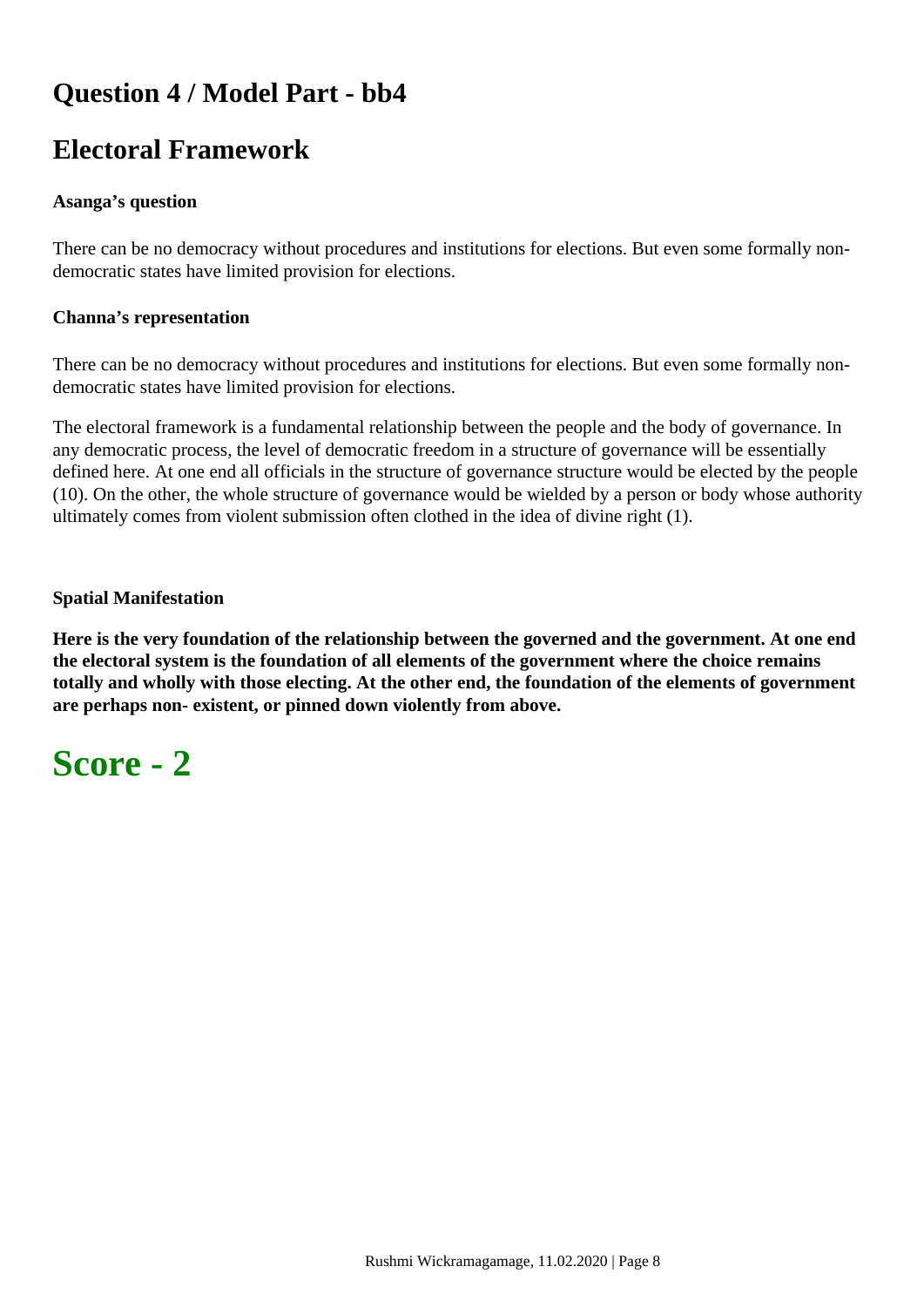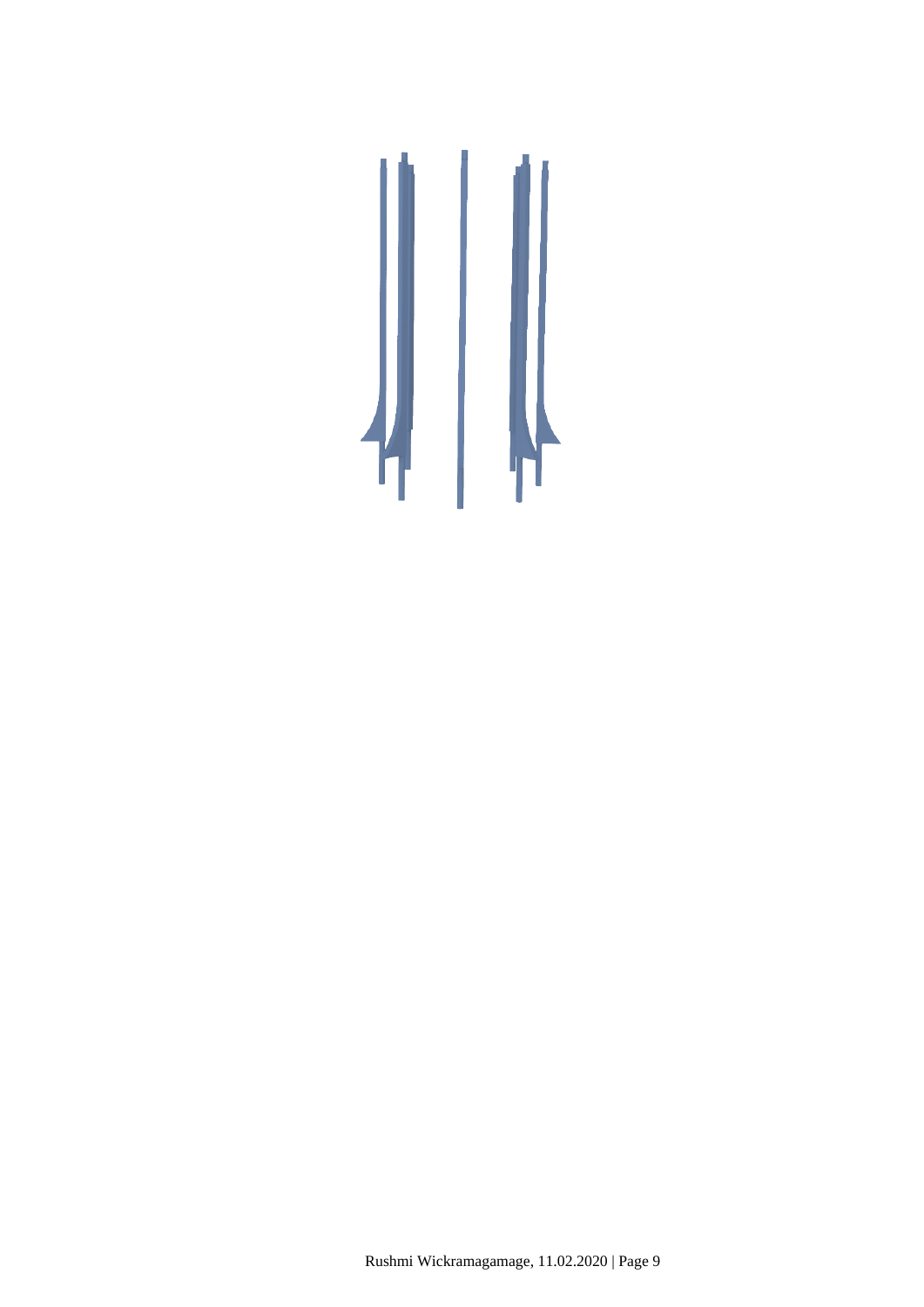# **Question 5 / Model Part - bb5**

# **Constitutional Rights**

#### **Asanga's question**

Every democratic constitution nowadays includes some statement of rights, although there are wide variances with regard the scope, range and depth of their protection, and of course their practical implementation.

#### **Channa's representation**

Every democratic constitution nowadays includes some statement of rights, although there are wide variances with regard the scope, range and depth of their protection, and of course their practical implementation.

#### **Spatial Manifestation**

**The relationship of the rights and the nature of the rights offered to the governed by a constitution defines in many ways the relationship between the executive and the legislature. Where rights are most highly respected and open (5) then the nature of the relationship defined for the executive, legislative and judicial in models BB1 and BB2 will tend towards (5) as well and the contrary would be true on the other.**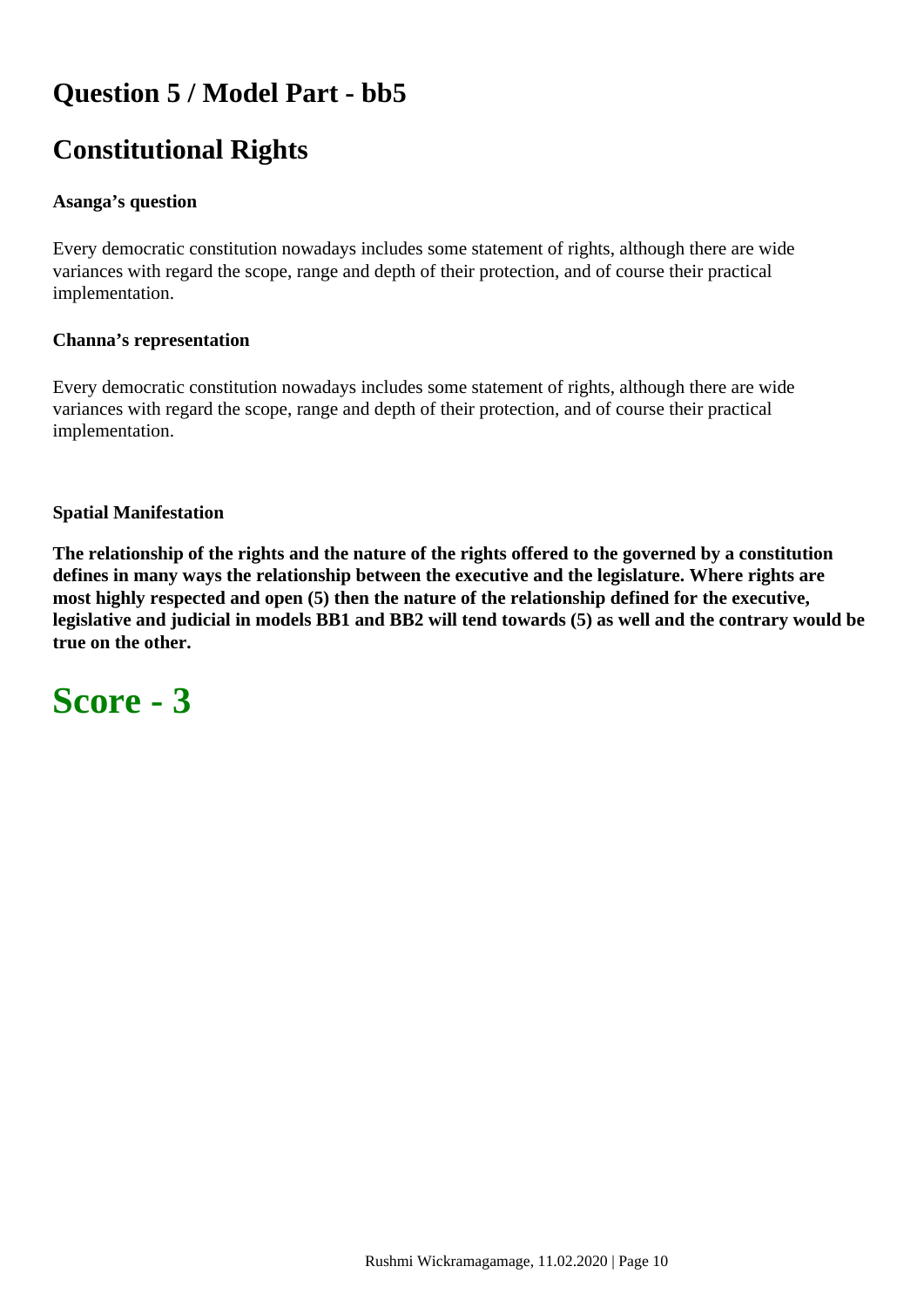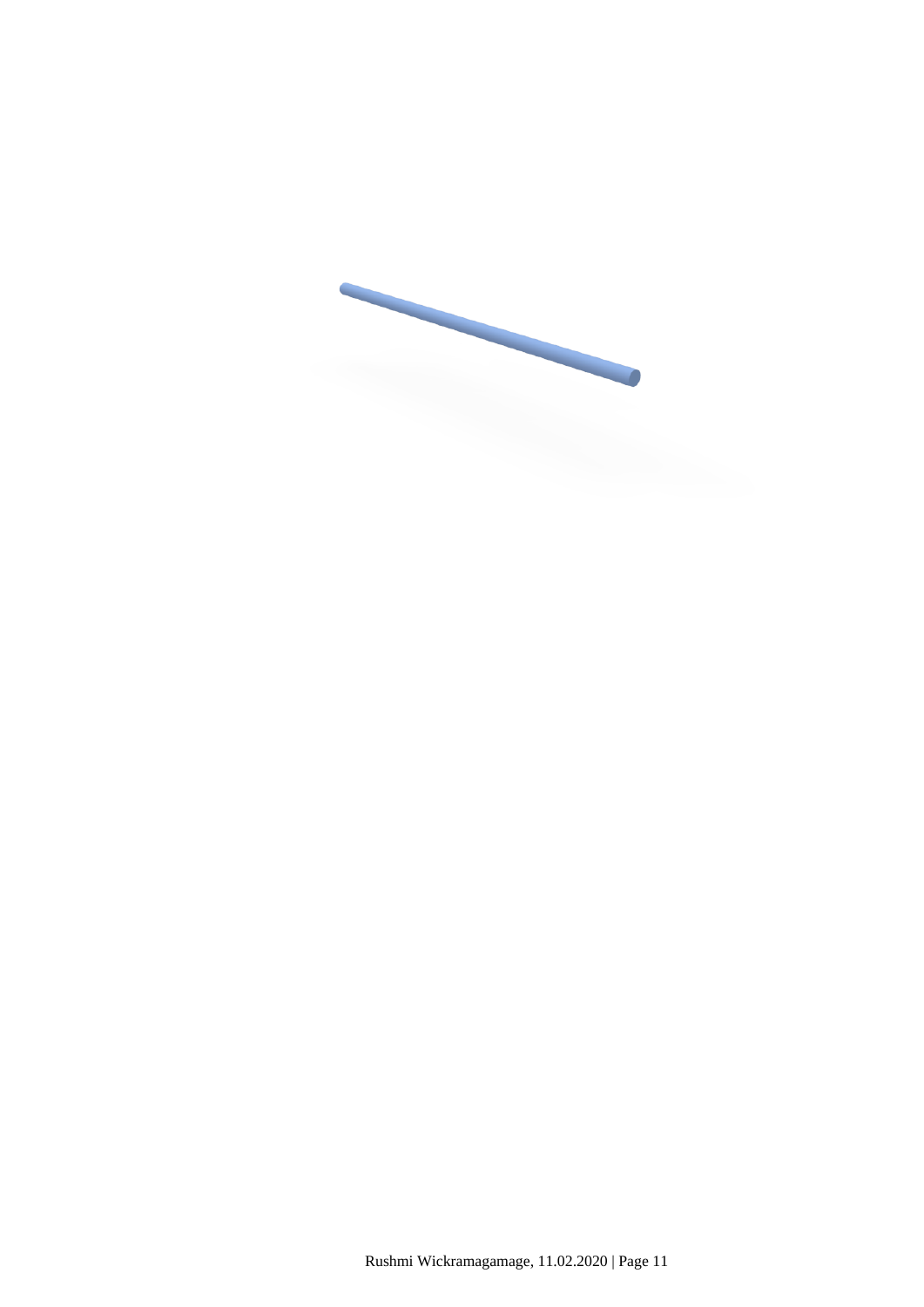## **Question 6 / Model Part - bb6**

# **Foundational Principles of Government**

## **Asanga's question**

Most constitutions would set down the basic principles of government, such as the separation of powers. This may be expressed in purely functional terms, merely describing the roles of the institutions of government and their interrelationship. Increasingly however these take on an overtly normative character in the way they are articulated in constitutions. In this sense, they go beyond functional allocation of roles to a statement of values by which the society is to be governed.

### **Channa's representation**

Most constitutions would set down the basic principles of government, such as the separation of powers. This may be expressed in purely functional terms, merely describing the roles of the institutions of government and their interrelationship. Increasingly however these take on an overtly normative character in the way they are articulated in constitutions. In this sense, they go beyond functional allocation of roles to a statement of values by which the society is to be governed.

The statement of values of how a state is governed, will define the relationship between the State and the People and the rights guaranteed by the state and enshrined in the constitution. This then clearly sets up the relationship between the executive , legislative and judicial arms of the state.

## **Spatial Manifestation**

**Spatially this will manifest itself in the way each arm of government relates to each other. An open and multidimensional set of spaces will indicate values that are more about individual liberty and the guarantee of it. A more convoluted relationship may indicate values that support one or other interests of different groups in society where individual liberty must succumb to those of different power groups be they nationalist, racist, religious or others.**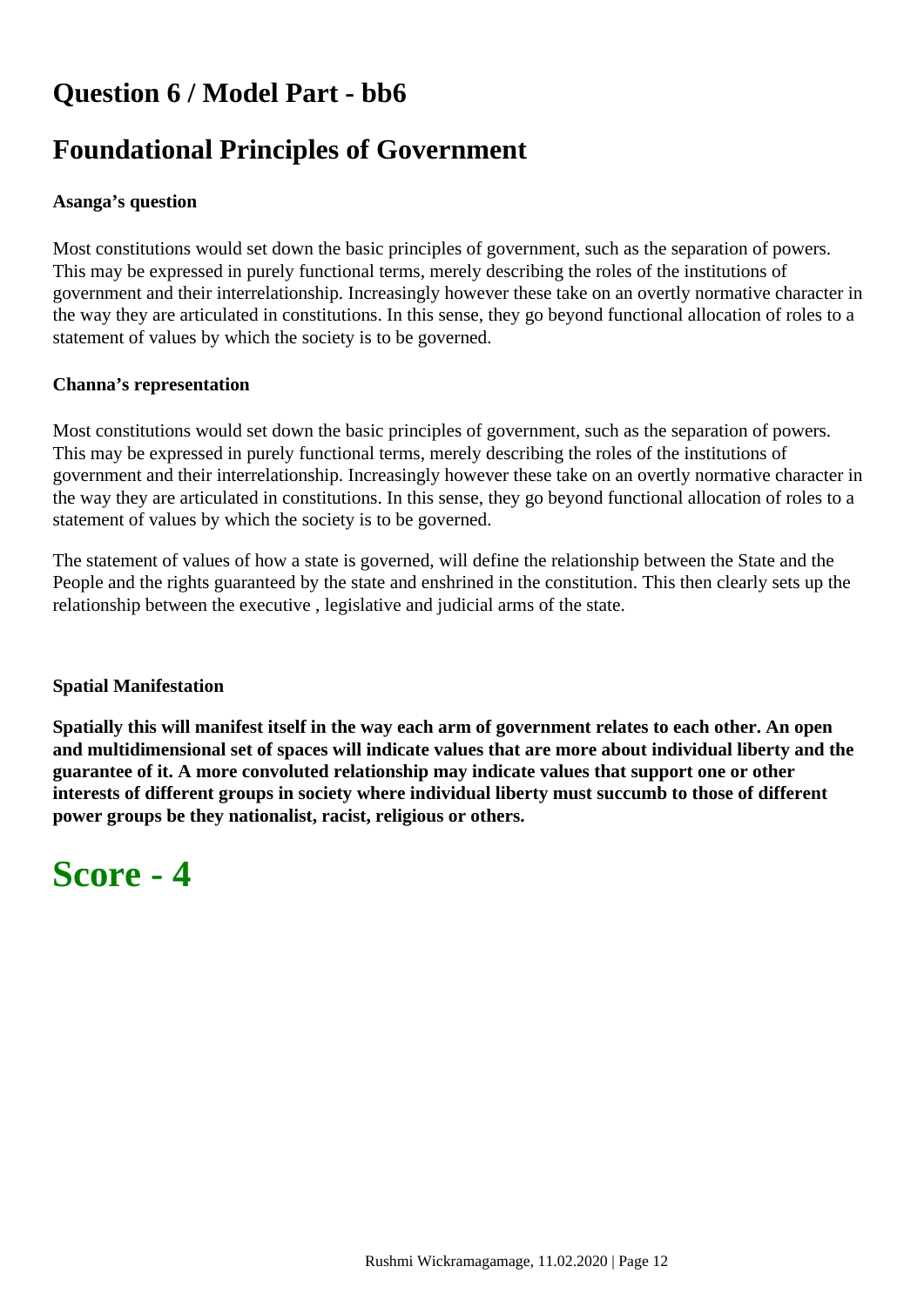Charles Charles Contains of the Charles of the Charles of the Charles of the Charles of the Charles of the Charles of the Charles of the Charles of the Charles of the Charles of the Charles of the Charles of the Charles of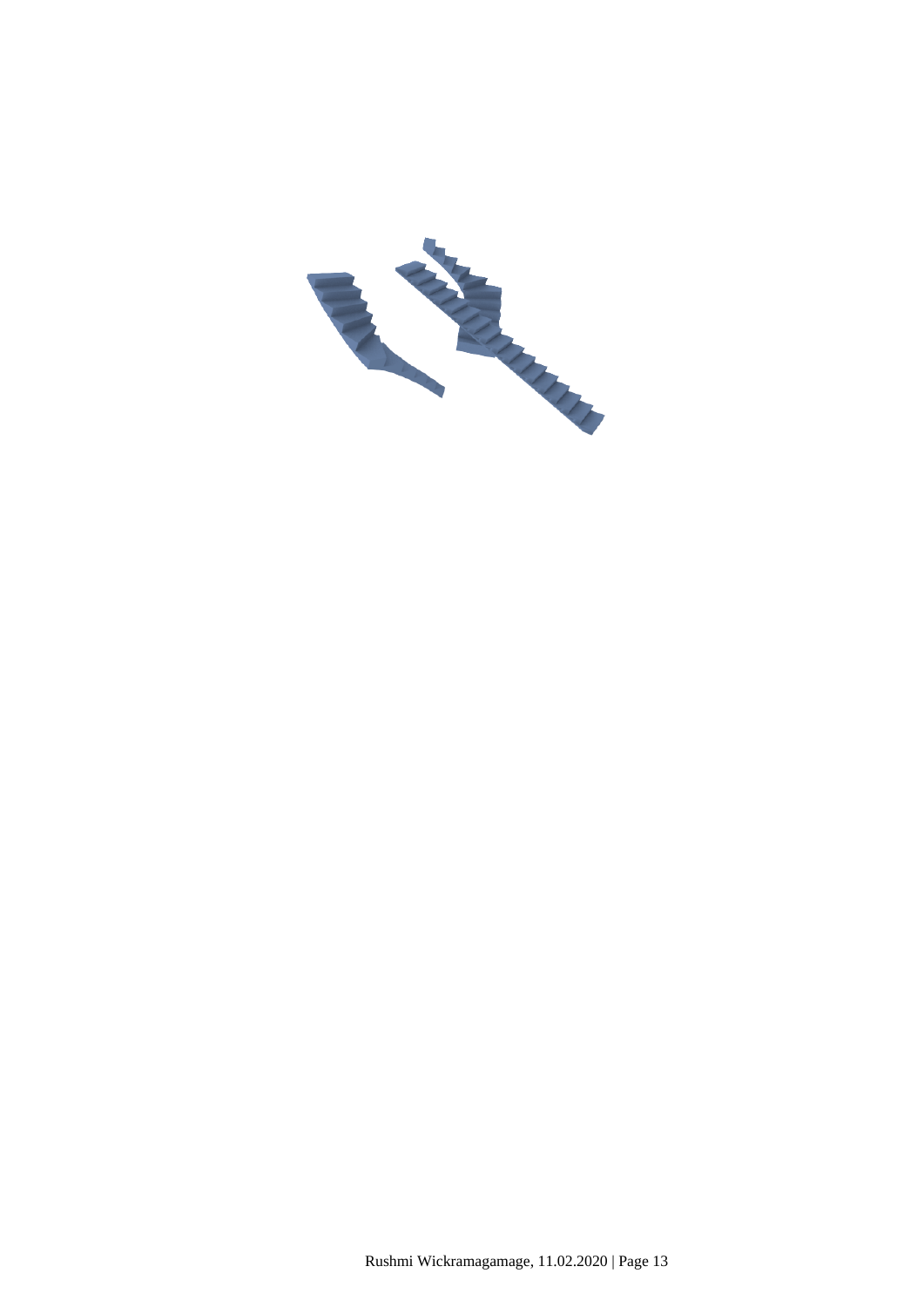# **Question 7 / Model Part - bb7**

## **Local Government**

### **Asanga's question**

This is not essential but is extremely widespread.

#### **Channa's representation**

This is not essential but is extremely widespread.

Where fill democratic freedoms of local government with decentralisation of power is seen in a structure of governance, then the more likely that BB1, BB2 and BB5 will tend towards (10). Where local government structures are weak, or non-existent these will all tend to (1).

### **Spatial Manifestation**

**This will be similar to the spatial manifestation seen on models BB1, BB2 and BB5. The answers and scale will help fine tune the exact nuances of the sp**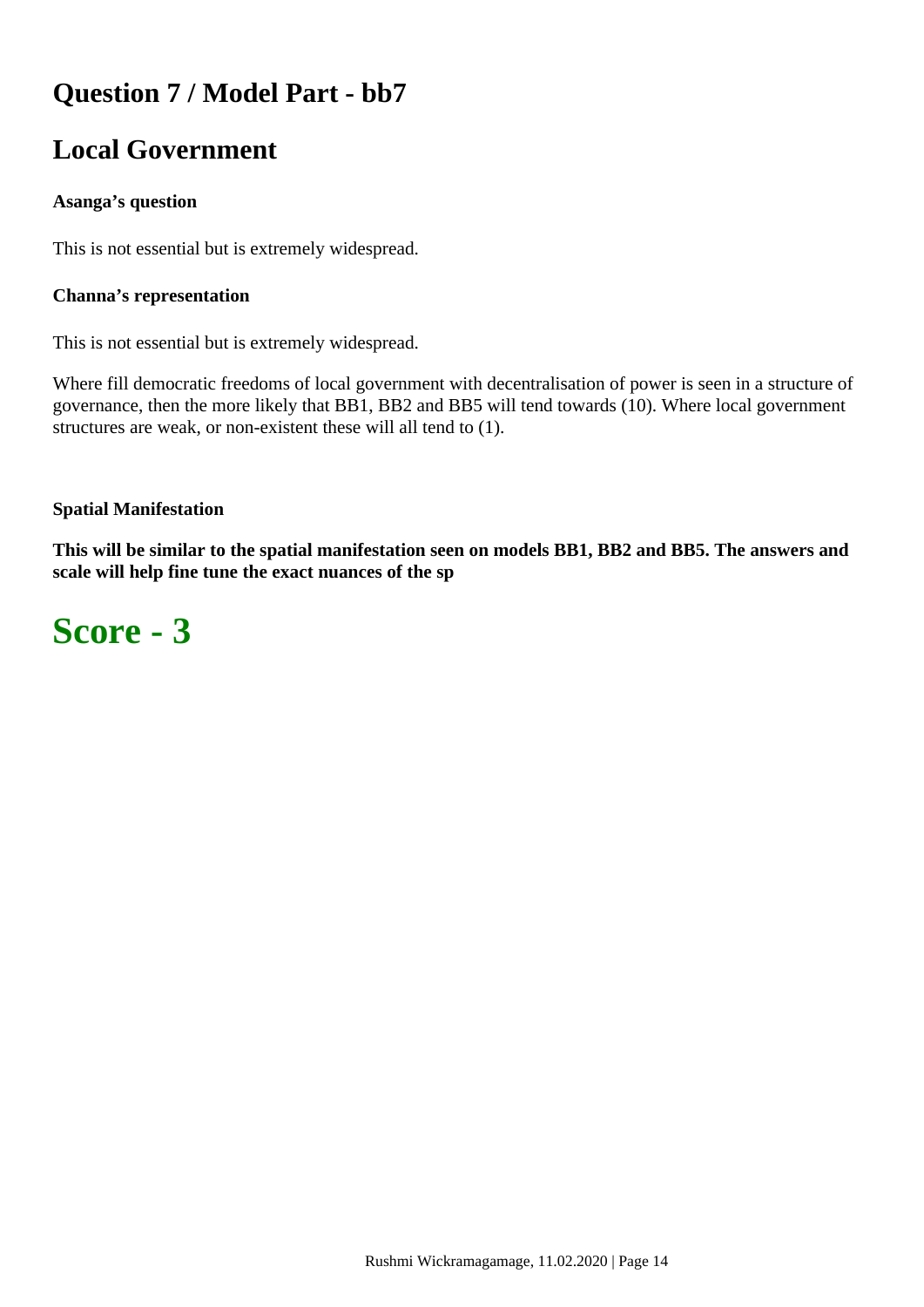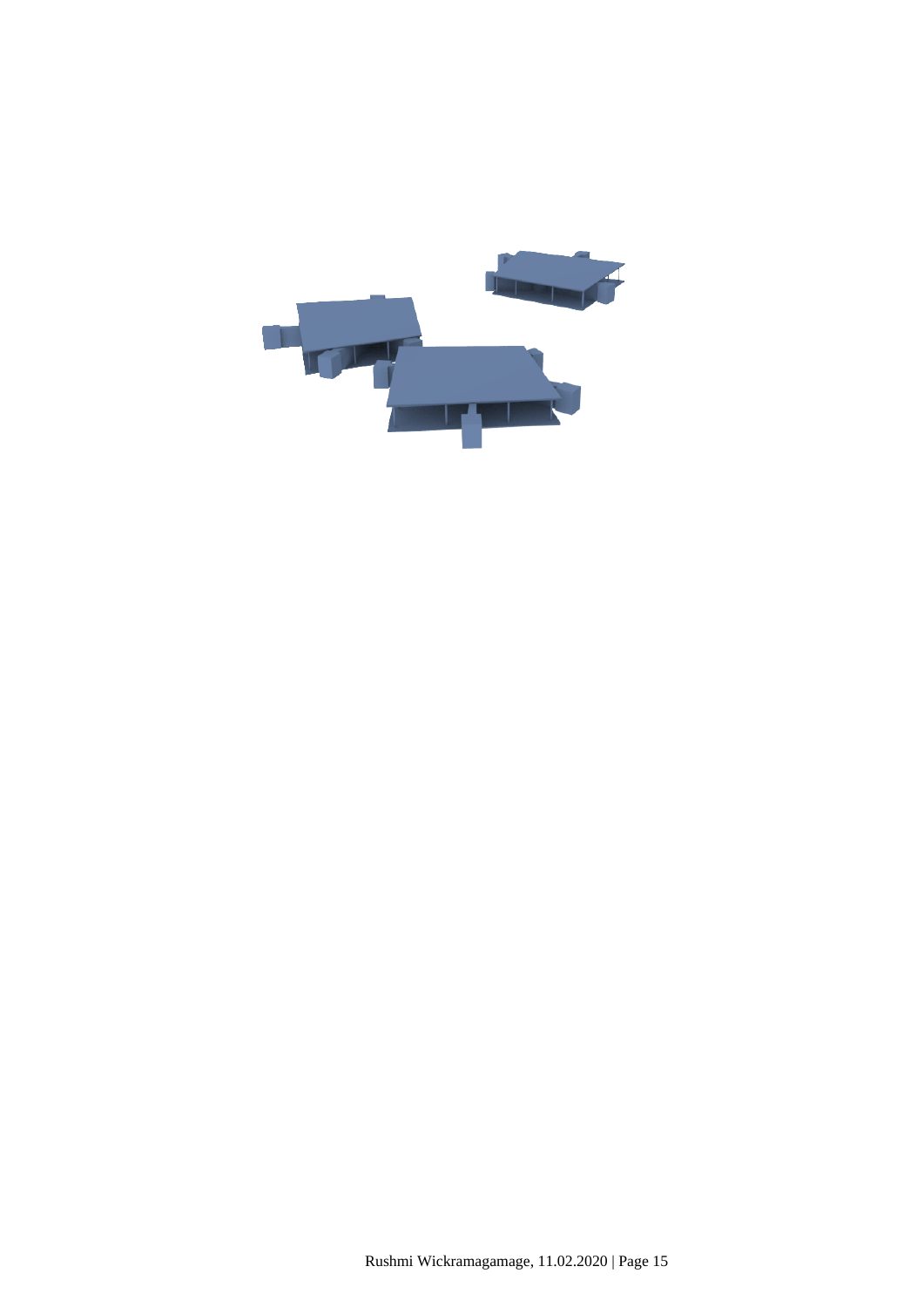## **Question 8 / Model Part - bb8**

# **Procedures for Constitutional Change**

### **Asanga's question**

All constitutions set down procedures for their amendment, although these are extremely heterogeneous.

## **Channa's representation**

The elements here will define the nuances of the relationship between the main instruments of government and also the nature of the foundation of these instruments of government. Constituent parts of the 3D model will reflect the procedural changes selected. No new part will be created or rendered."

### **Spatial Manifestation**

**The elements here will define the nuances of the relationship between the main instruments of government and also the nature of the foundation of these instruments of government.**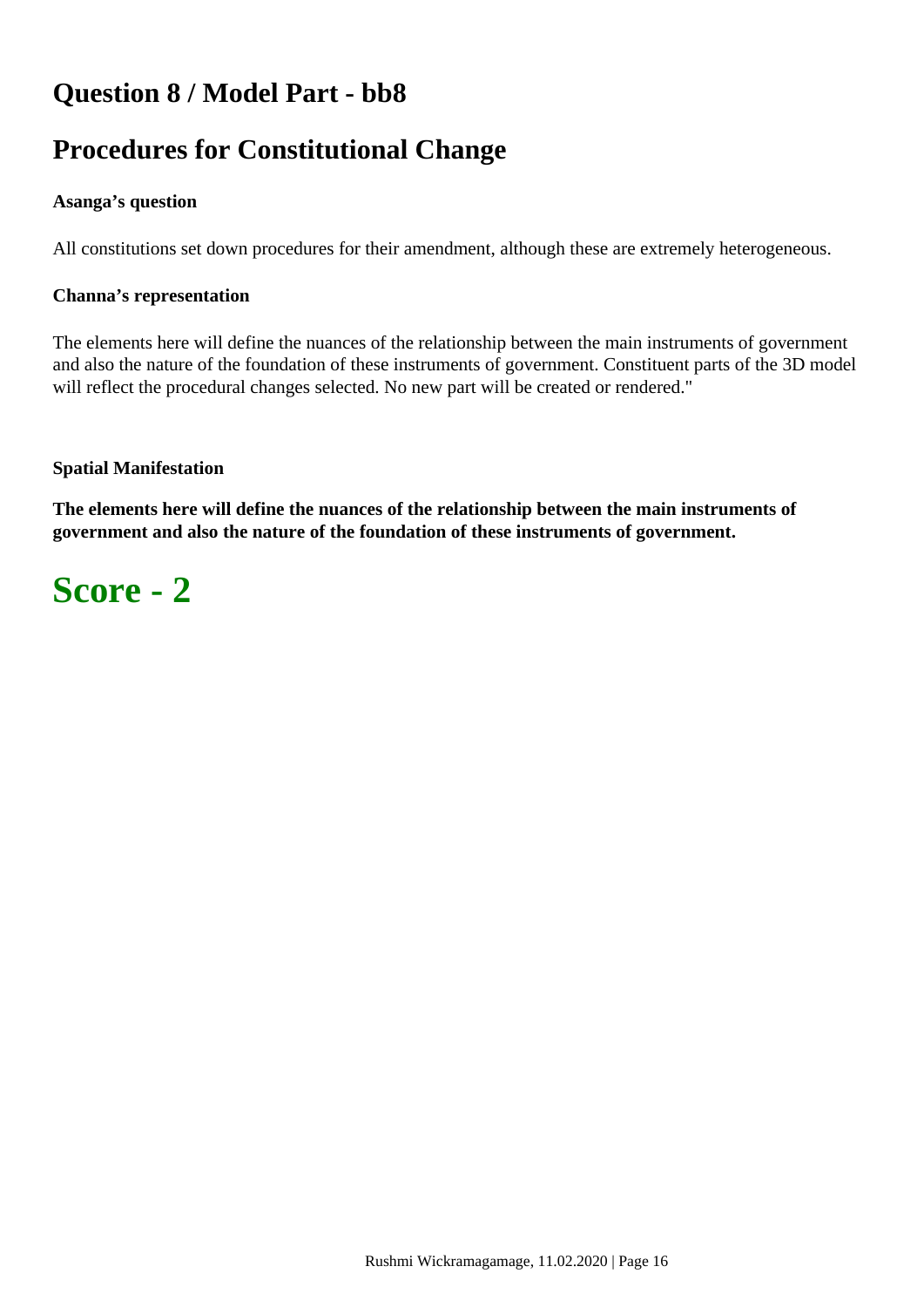## **Question 9 / Model Part - bb9**

## **Independent Bodies**

#### **Asanga's question**

The use of de-politicisation institutions is becoming more and more widespread (some would now call them 'the fourth pillar of government') in weak political cultures to ensure independence, integrity, and professionalism in the delivery of public services, as well as to pursue certain normative goals such as human rights.

#### **Channa's representation**

The use of de-politicisation institutions is becoming more and more widespread (some would now call them 'the fourth pillar of government') in weak political cultures to ensure independence, integrity, and professionalism in the delivery of public services, as well as to pursue certain normative goals such as human rights.

#### **Spatial Manifestation**

**Independent bodies bear on the three most important pillars of government to respect the rights and laws and regulations defined by the constitution. The process of defining the constitutional role of independent bodies is also linked to their relationship with representatives of the people in the legislature. Once appointed, checks and balances may need to be put in place to maintain independence from executive, legislative and judicial overreach. This will require a clear definition of relationships to all three branches of government.**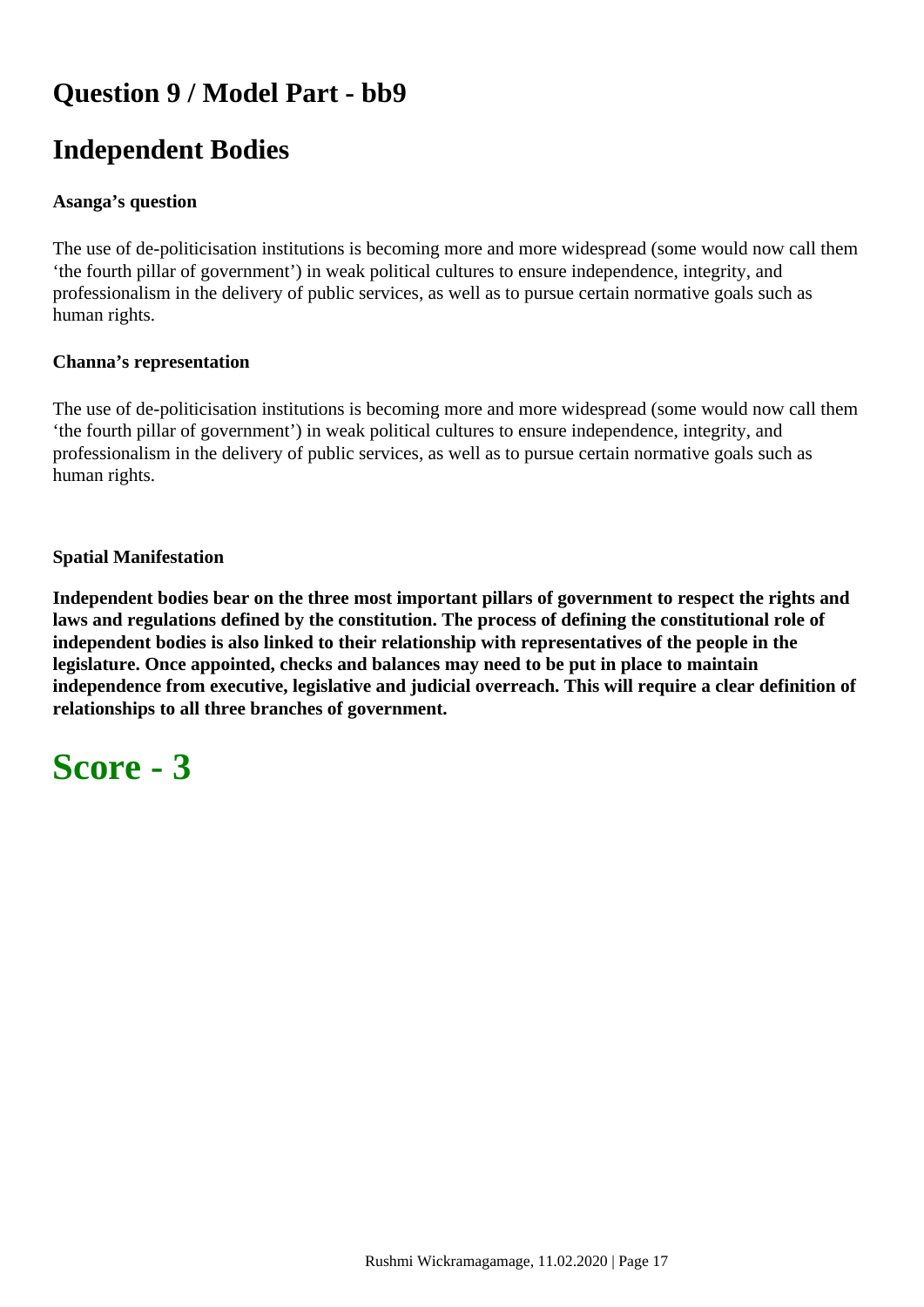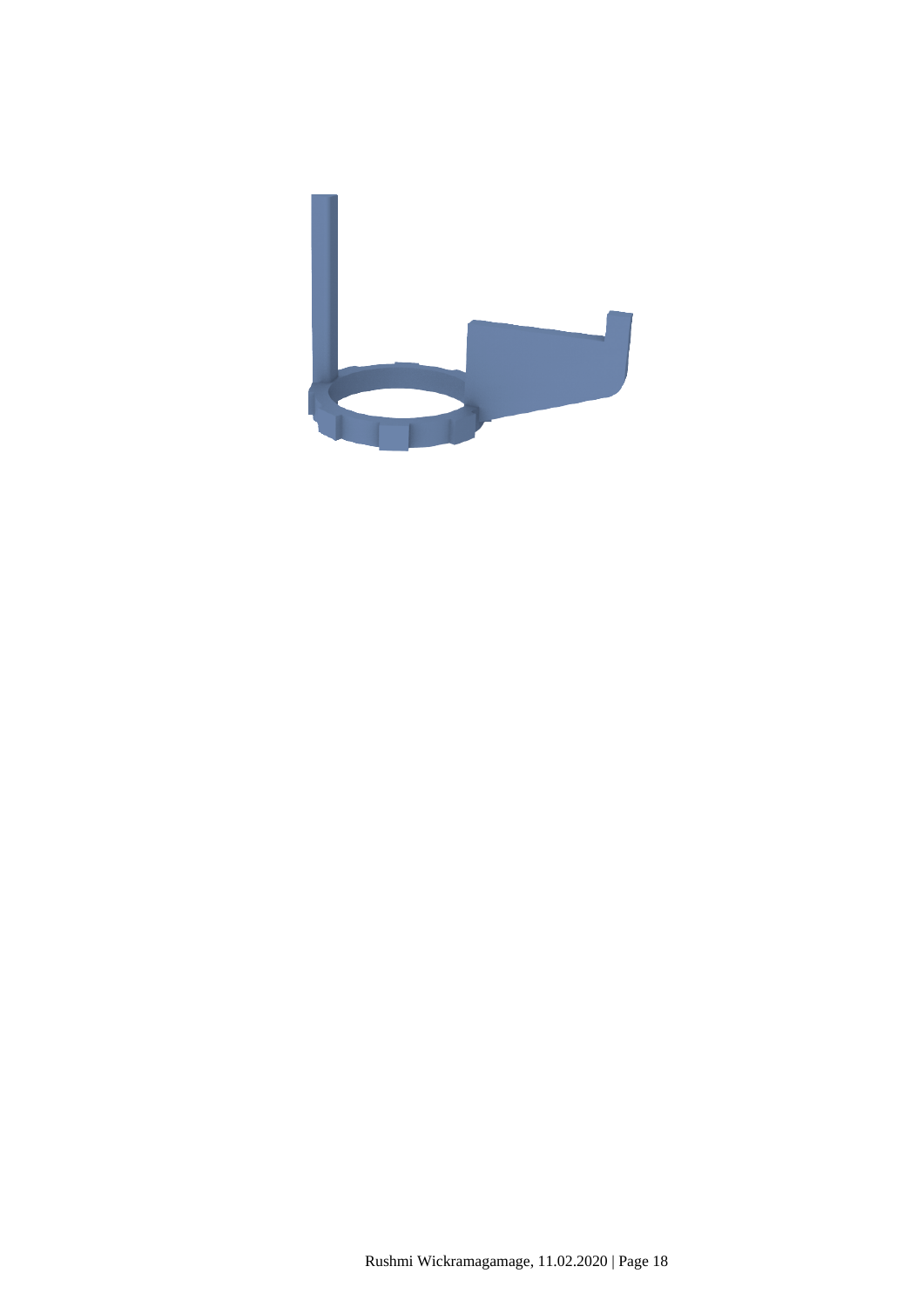## **Question 10 / Model Part - bb10**

# **Symbols of Culture and Identity**

### **Asanga's question**

Although often of little or no legal force, constitutional symbols are powerful devices of building a cohesive polity around a constitution. In preambles or other preliminary provisions, it is quite common to see constitutions making reference to the society's past, present, and future, its nature and culture, its values and aspirations, and appeals to unity and diversity.

### **Channa's representation**

Although often of little or no legal force, constitutional symbols are powerful devices of building a cohesive polity around a constitution. In preambles or other preliminary provisions, it is quite common to see constitutions making reference to the society's past, present, and future, its nature and culture, its values and aspirations, and appeals to unity and diversity.

This may not have a specific spatial Manifestation. However may have a more material manifestation and could perhaps be included in some form of objective attribute. Often these values are associated with the executive- more specifically the head of government or state as embodied within them and one who is inspired by them in their life and this setting the example to the rest of the population.

### **Spatial Manifestation**

**While spatially this will have a clear relationship to the executive and access to it is through the legislature and executive, they are more an objective manifestation that will define a final form to the object. Symbols of culture and identity may include overarching ones that define inclusivity and other forms which define the public perception of unity and other tenets of governance. The overall appearance of the constitutional edifice may be changed to cosmetically reflect something that is not the reality of the spaces within. However, through symbols, the government can shape how certain elements of governance are perceived, and by extension, engaged with.**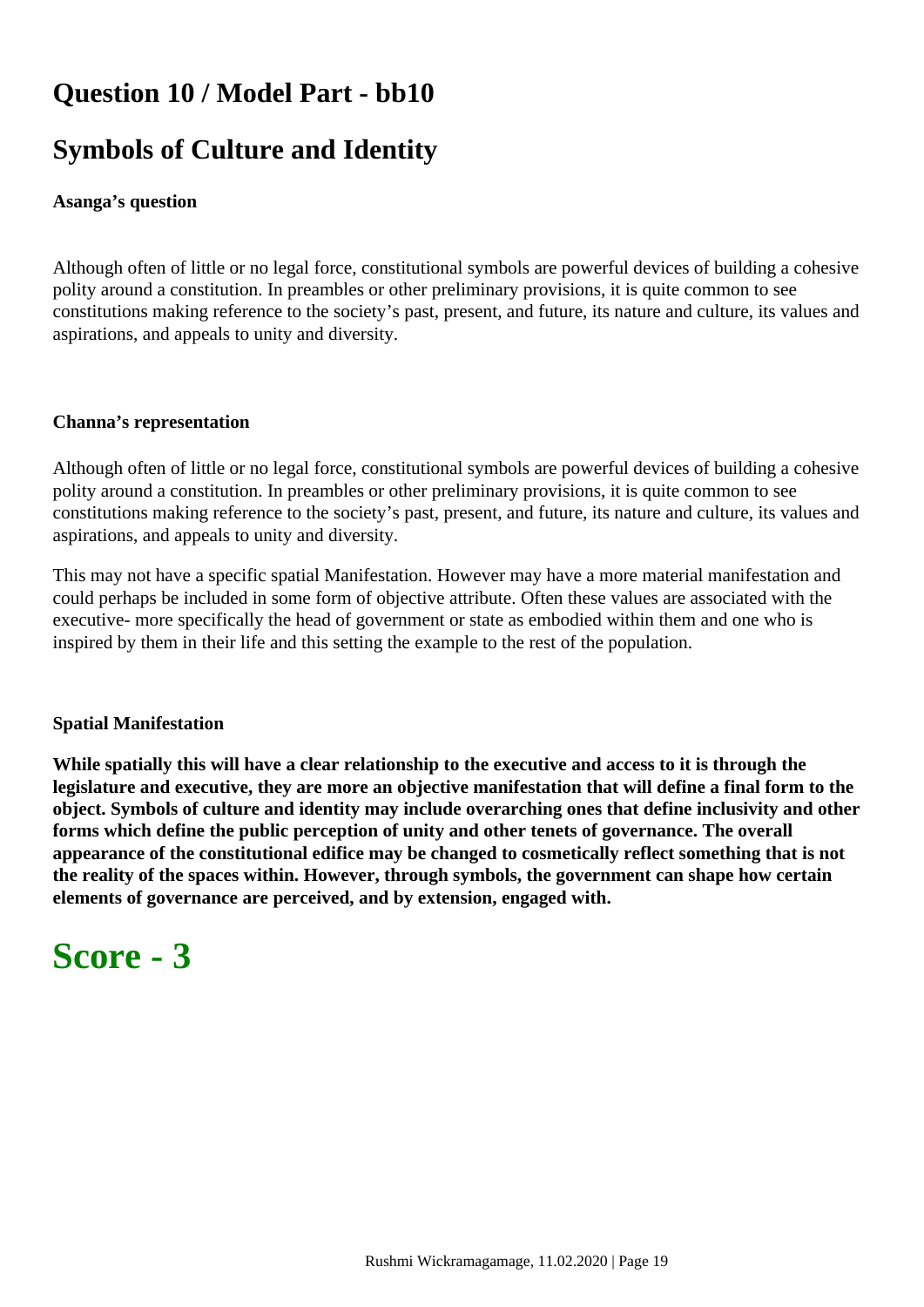